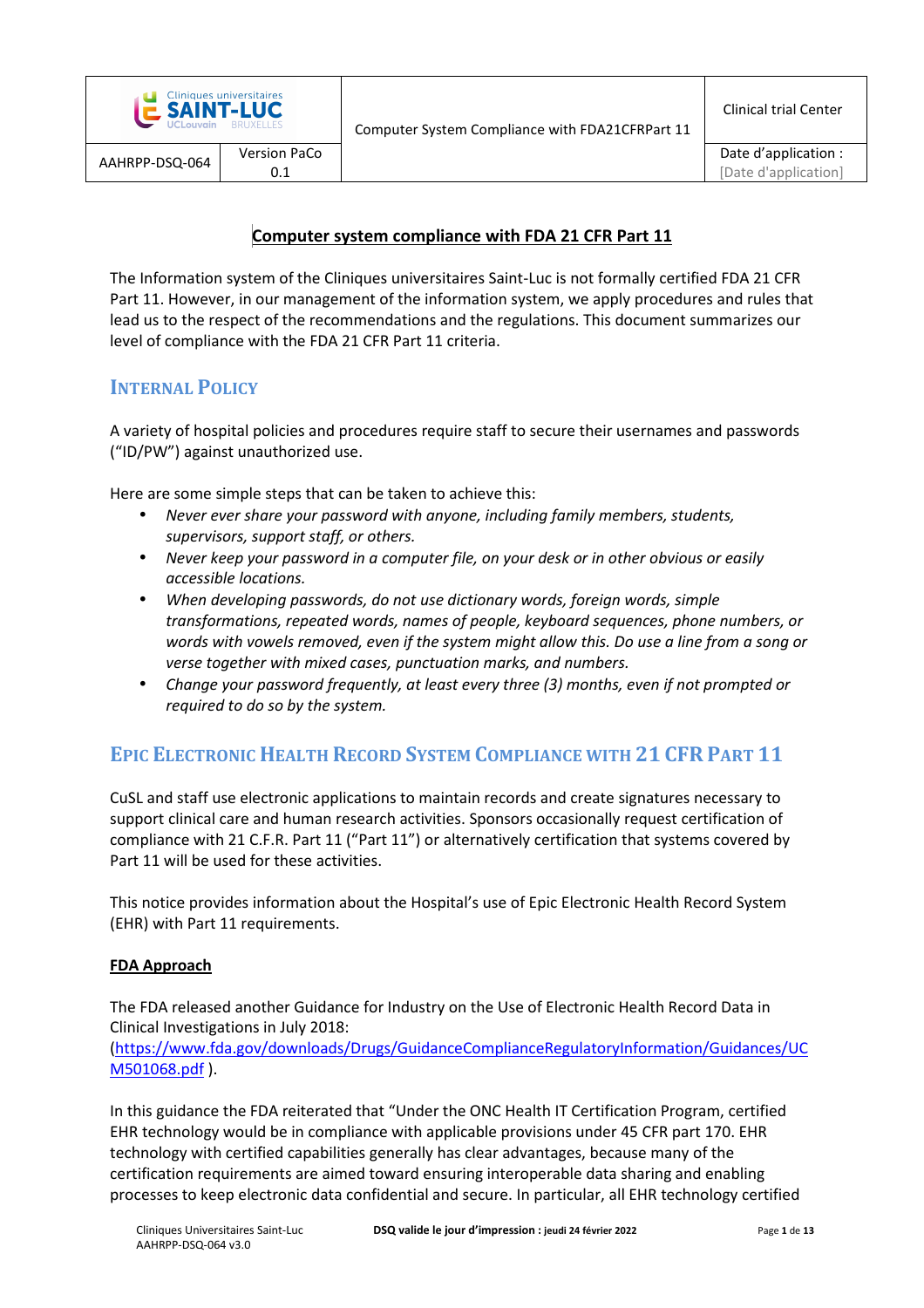under the ONC Health IT Certification Program is required to meet certain privacy and security protection requirements for an individual's health information (see 45 CFR 170.314(d)(1) through (8) and 45 CFR 170.315(d)(1) through (11)). FDA encourages the use of such certified EHR systems together with appropriate policies and procedures for their use."

### **Epic Compliance**

**Epic Electronic Health Record System is ONC Health IT certified**. Epic has historically been one of the first EHR developers to have ambulatory and inpatient software applications certified against industry standard criteria. For current certification information, see: http://www.epic.com/docs/mucertification.pdf

The FDA has stated that "use of such certified EHR technology is encouraged and, if used, would give FDA confidence during inspections that the EHR data is reliable and that the technical and software components of privacy and security protection requirement have been met."

In addition, based on an internal analysis, there are no known issues that currently suggest that CuSL's Epic Electronic Health Record System together with the hospital's electronic authentication system, is not compliant with Part 11 requirements.

The FDA has not published certification criteria or a certification process for Part 11. Moreover, the FDA Guidance for Industry on Electronic Source Data in Clinical Investigations (September 2013) states, **"The FDA does not intend to assess the compliance of EHRs with Part 11."** As a result of this guidance, Epic has no plans to certify their EHR to Part 11.

Given the lack of specific detailed certification criteria, the FDA's own industry guidance, and Epic's position with respect to the FDA Guidance, the CuSL is unable to provide any absolute representation or warranty of compliance to Part 11.

### **The CuSL Information Security and Privacy committee believes that CuSL's Epic system is compliant with Part 11 requirements.**

CuSL researchers performing FDA-regulated studies may rely on this compliance statement or may print out and physically sign required documents and maintain these with other required research records. FDA has specified that it will exercise "enforcement discretion" where electronic records and signature are committed to physical writings and appropriately countersigned to assure security and non-repudiation.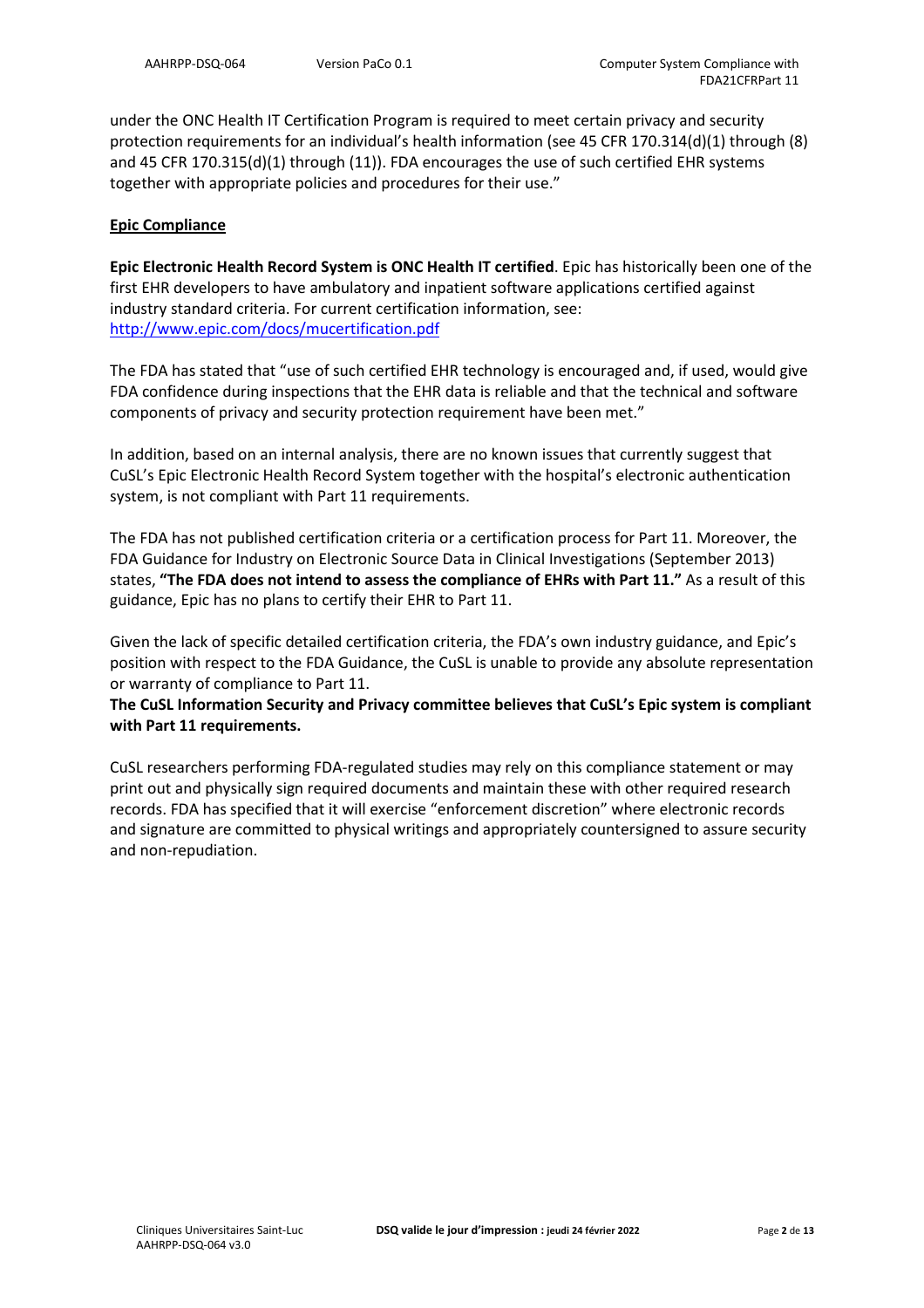# **COMPLIANCE LEVEL - SUMMARY**

| <b>Criteria</b>                                     | <b>Compliance Level</b>                                                                                                                                                                                                                                                                                                                       |
|-----------------------------------------------------|-----------------------------------------------------------------------------------------------------------------------------------------------------------------------------------------------------------------------------------------------------------------------------------------------------------------------------------------------|
|                                                     | <b>YES</b>                                                                                                                                                                                                                                                                                                                                    |
| Validation of systems                               | We respect a quality approach based on ITIL and                                                                                                                                                                                                                                                                                               |
|                                                     | ISO27000 recommendations.                                                                                                                                                                                                                                                                                                                     |
|                                                     | System access for development servers and application<br>servers is strictly controlled through both logical and<br>physical security procedures and methods. Epic provides a<br>method for controlling access rights and levels. System is<br>built using an architecture that makes unauthorized<br>access very difficult and controllable. |
| Logical and Physical Security                       | We implemented adequate procedures and processes for<br>logical and physical security, such as back- up of data, safe<br>storage, virus protection, data loss protection and disaster<br>recovery.                                                                                                                                            |
|                                                     | Computers are kept in secure, locked rooms, with<br>restricted access, protected from fire, flooding, and with<br>correct climate conditions for system and storage. A<br>mirror site is available.                                                                                                                                           |
|                                                     | We have DRP and BCP procedures in case of breakdown<br>or system failure. We have regular backups (tape and disk,<br>frequency: 1/day, storage on-site and dual location).                                                                                                                                                                    |
|                                                     | Procedures are regularly tested.                                                                                                                                                                                                                                                                                                              |
| Ability to generate accurate and<br>complete copies | <b>YES</b>                                                                                                                                                                                                                                                                                                                                    |
| Protection and retention of records                 | <b>YES</b><br>Respect of legal rules<br>Respect of Belgian Public Health Services<br>recommendations                                                                                                                                                                                                                                          |
|                                                     | $YES - Orbac$ approach - individual account - specific rules<br>for logical access control                                                                                                                                                                                                                                                    |
| Limiting system access to authorized<br>individuals | We have a user account management process for<br>creating, managing and revoking user accounts.                                                                                                                                                                                                                                               |
|                                                     | The following controls are in place to limit access :<br>Unique user accounts with user ID and password.<br>Locks user account after several failed logs in<br>attempts<br>Automatically timed-out after inactive periods                                                                                                                     |
|                                                     | Only authorized individuals can access, use and sign<br>records. Audit trail is performed.                                                                                                                                                                                                                                                    |
| Written policies                                    | YES - confidentiality policy and good practices code                                                                                                                                                                                                                                                                                          |
|                                                     |                                                                                                                                                                                                                                                                                                                                               |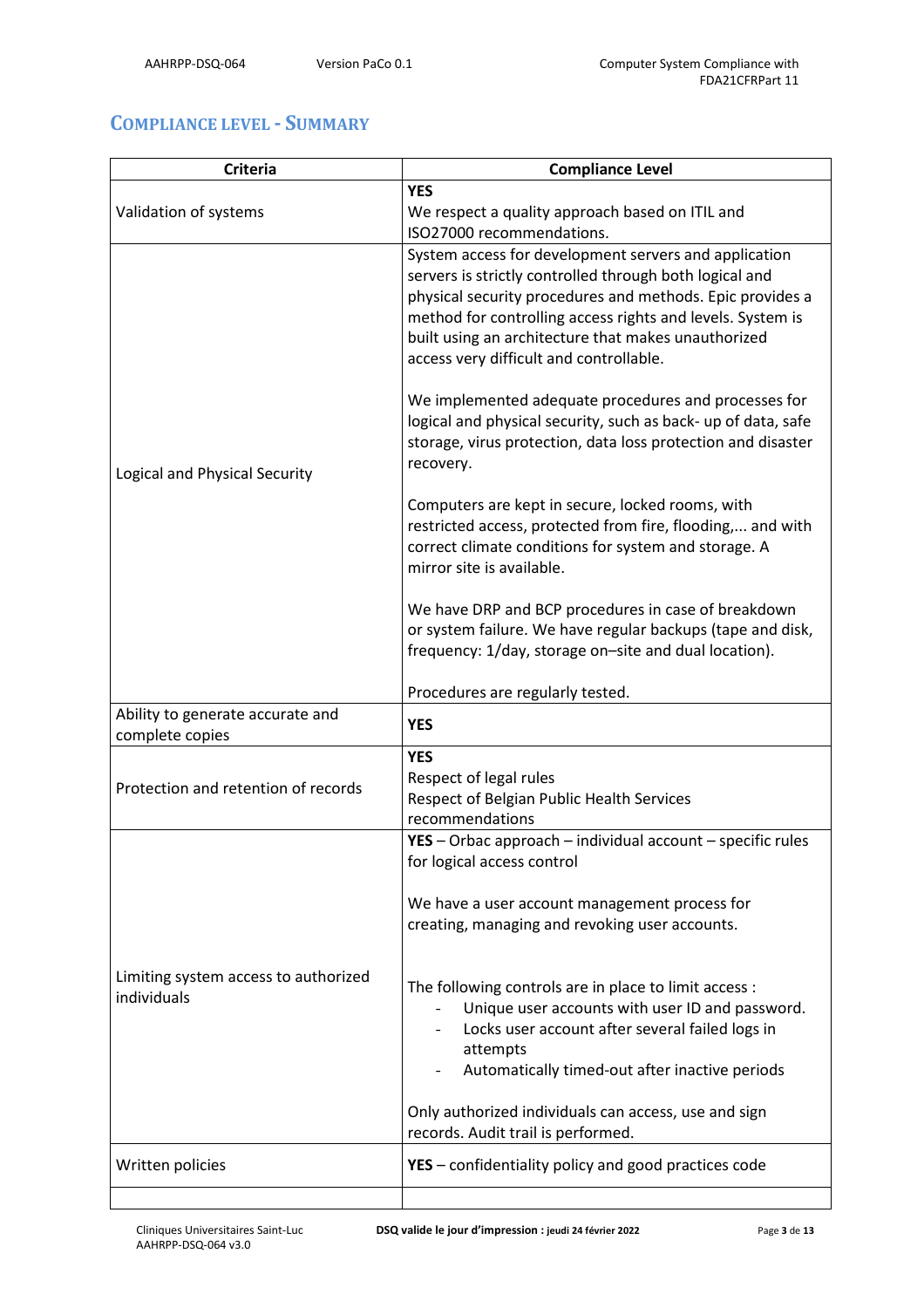| <b>Criteria</b>                      | <b>Compliance Level</b>                                     |
|--------------------------------------|-------------------------------------------------------------|
| Audit trail                          | <b>YES</b>                                                  |
|                                      | The system has an audit trail. Creation, modification and   |
|                                      | deletion actions are recorded with the date and time of     |
|                                      | the operator's entries and with the ID of the user who      |
|                                      | performed the action. The audit trail cannot be modified    |
|                                      | by the user.                                                |
|                                      |                                                             |
|                                      | Access to the system and control of access to sensitive log |
|                                      | information is done by a security officer.                  |
|                                      |                                                             |
|                                      | Inspector or sponsor auditor can view the audit trail, on-  |
|                                      | demand, with his own read-only individual user account.     |
|                                      | <b>YES</b>                                                  |
| Operational system checks to enforce | We realize consistency checks in the system to ensure that  |
| step and events                      | data transferred from other systems (radiology data,        |
|                                      | laboratory data) match with the correct patient.            |
|                                      | <b>YES</b>                                                  |
| Electronic sign of record, authority | By login ID and password.                                   |
| checks                               | With timestamping and hash of dataset.                      |
|                                      | Handwritten signatures equivalence                          |
|                                      | <b>YES</b>                                                  |
|                                      | An up-to-date user documentation is available on-line.      |
|                                      | A training can be realized on demand or in a welcome        |
|                                      | program.                                                    |
| <b>Education and training</b>        |                                                             |
|                                      | We ensure that technical persons implementing,              |
|                                      | maintaining or using the Epic technology have the           |
|                                      | appropriate training and that the requirements have been    |
|                                      | identified, implemented, and appropriately documented.      |
|                                      | <b>YES</b>                                                  |
| Proper documentation                 | Online documentation for the software                       |
|                                      | CMDB approach for the computer system                       |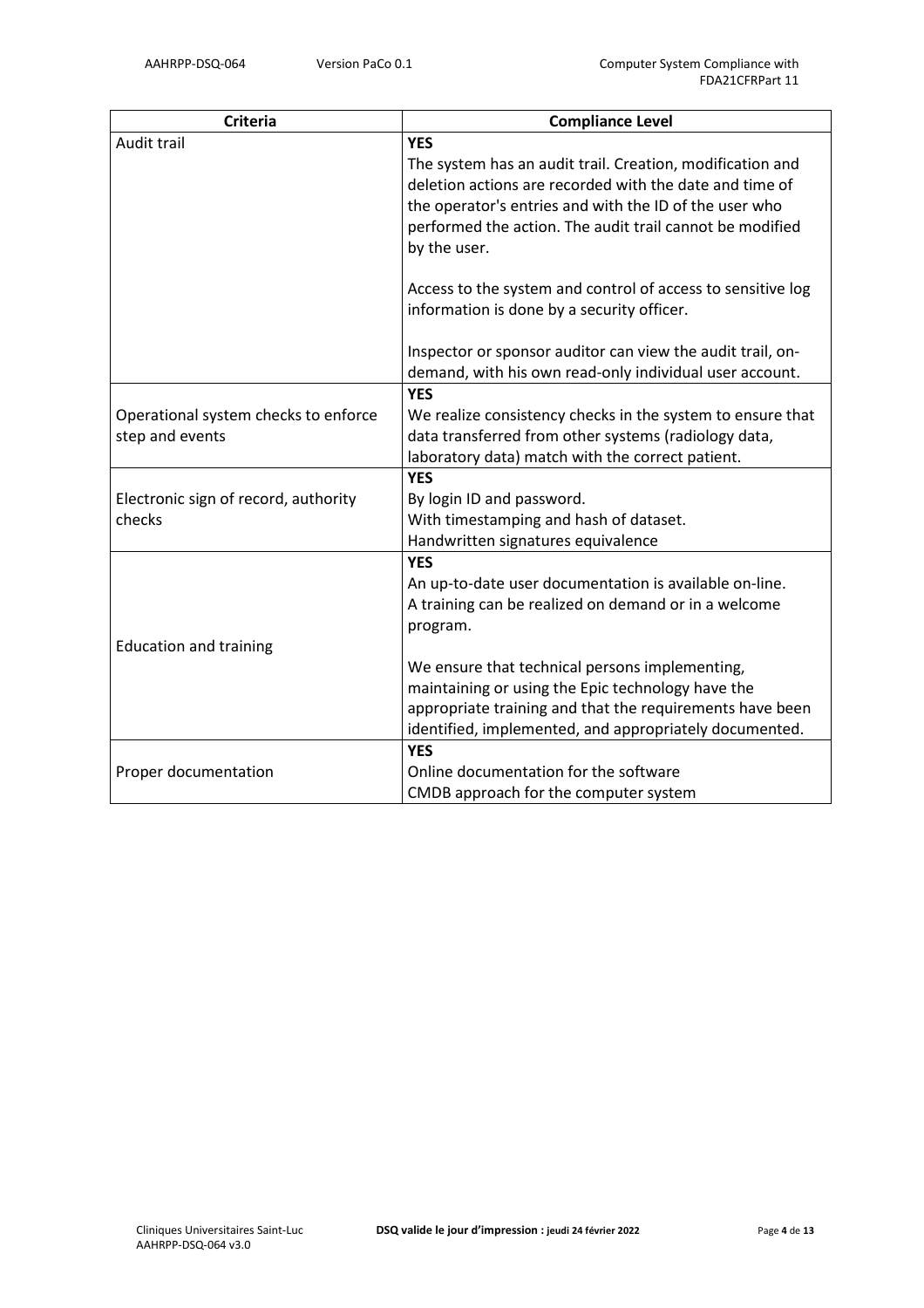# **COMPLIANCE LEVEL - DETAIL**

# 1.1.Introduction

21 CFR Part 11 is an FDA (Food & Drug Administration) regulation, applicable since 1997, which specifies how electronic records or data and electronic signatures should be managed.

The 21 CFR Part 11 regulation defines the criteria by which electronic records and signatures will be considered equivalent to paper records and handwritten signatures. The regulation applies to records in electronic form that are created, modified, maintained, archived, retrieved, or transmitted as part of the requirements for any record described in the FDA regulation

# 1.2. Scope

(a) The regulations in this part set forth the criteria under which FDA considers electronic records, electronic signatures, and handwritten signatures executed to electronic records to be trustworthy, reliable, and generally equivalent to paper records and handwritten signatures on paper.

(b) This part applies to records in electronic form that are created, modified, maintained, archived, retrieved, or transmitted, in accordance with any records requirements set forth in agency's regulations. This part also applies to electronic records submitted to the agency under the requirements of the Federal Food, Drug, and Cosmetic Act and the Public Health Service Act, even if such records are not specifically identified in agency's regulations. However, this part does not apply to paper records that are, or have been, transmitted by electronic means.

(c) When electronic signatures and associated electronic records meet the requirements of this part, the agency will consider the electronic signatures to be equivalent to handwritten signatures, initials, and other general signatures required by agency regulations, unless specifically excluded by one or more regulations effective on or after August 20, 1997.

(d) Electronic records that meet the requirements of this part may be used in lieu of paper records, as provided in §11.2, unless paper records are specifically required.

(e) Computer systems (including hardware and software), controls, and related documentation maintained under this part must be readily accessible and subject to inspection by FDA.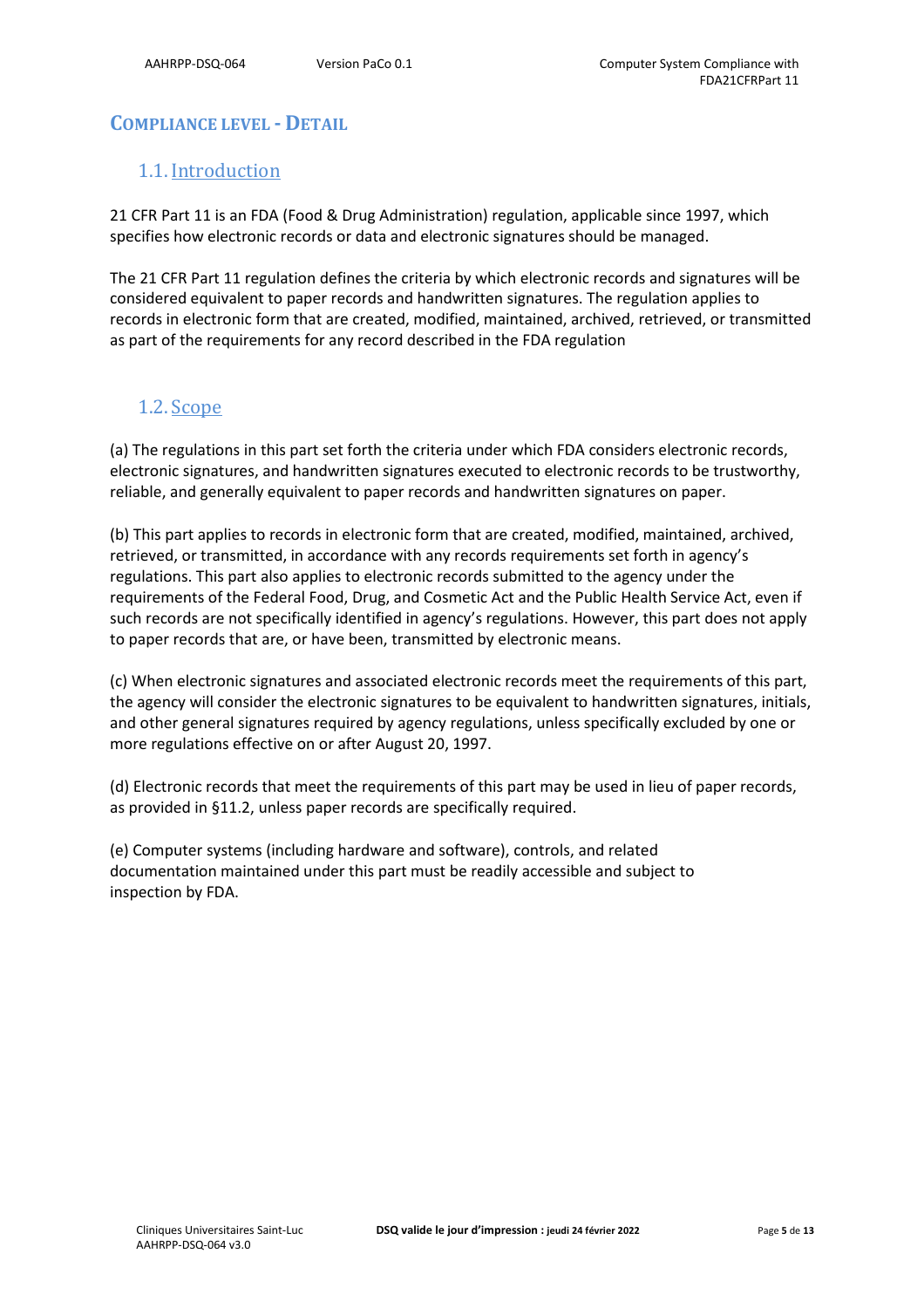# 1.3. 21 CFR Part 11 requirements summary

21 CFR Part 11 states that the risk of manipulation, misinterpretation, and alteration without documentation of justification is greater with computerized records management than with handwritten records and that these instances are more difficult to detect with electronic records/signatures than with traditional paper records/handwritten signatures. Additional control measures are therefore necessary.

| Requirement                                                          | <b>Description</b>                                                                                                                                                                                                                                                                                                                                                                                                                                                                                                                                                                                                                                                                                                                                                                                                                                      |
|----------------------------------------------------------------------|---------------------------------------------------------------------------------------------------------------------------------------------------------------------------------------------------------------------------------------------------------------------------------------------------------------------------------------------------------------------------------------------------------------------------------------------------------------------------------------------------------------------------------------------------------------------------------------------------------------------------------------------------------------------------------------------------------------------------------------------------------------------------------------------------------------------------------------------------------|
| Validation                                                           | All systems must be validated to ensure accurate,<br>reliable and consistent processing in accordance with<br>expected performance.                                                                                                                                                                                                                                                                                                                                                                                                                                                                                                                                                                                                                                                                                                                     |
| <b>Audit Trails</b>                                                  | Systems must provide secure, computer-generated,<br>time-stamped audit trails to record the actions of<br>creating, modifying or deleting electronic records.                                                                                                                                                                                                                                                                                                                                                                                                                                                                                                                                                                                                                                                                                           |
| Retention, protection, reproducibility<br>and recovery of recordings | Systems must be able to store, protect and quickly<br>recover records for the entire defined data retention<br>period. They must be able to reproduce records in an<br>electronic and readable form.                                                                                                                                                                                                                                                                                                                                                                                                                                                                                                                                                                                                                                                    |
| Control of documents                                                 | Controls must exist for access to system execution and<br>maintenance documentation, review, distribution and<br>use.                                                                                                                                                                                                                                                                                                                                                                                                                                                                                                                                                                                                                                                                                                                                   |
| <b>Access security</b>                                               | Systems must limit access to qualified and authorized<br>personnel only. In open systems, additional security<br>measures must be taken to ensure access security (see<br>also 21 CFR Part 11.30).                                                                                                                                                                                                                                                                                                                                                                                                                                                                                                                                                                                                                                                      |
| Electronic signature                                                 | Systems must provide measures to ensure that use is<br>limited to the original holders only and that any<br>attempted use by third parties is detected and promptly<br>reported.<br>Non-biometric systems must use two separate<br>identification mechanisms (user ID/password). The user<br>ID and password must be entered prior to a signature<br>session and at least the password must be entered for<br>each subsequent signature during the same session.<br>Electronic signatures must not be reused or reassigned.<br>The purpose of an electronic signature must be clearly<br>stated. Finally, systems must include measures to<br>prevent forgery of electronic signatures by standard<br>tools. Written procedures must be in place to hold<br>individuals accountable for actions taken under the<br>cover of their electronic signature. |
| Certificat for the FDA                                               | Written certification that all electronic signatures used<br>are as binding as traditional handwritten signatures<br>must be provided to the regional FDA office.                                                                                                                                                                                                                                                                                                                                                                                                                                                                                                                                                                                                                                                                                       |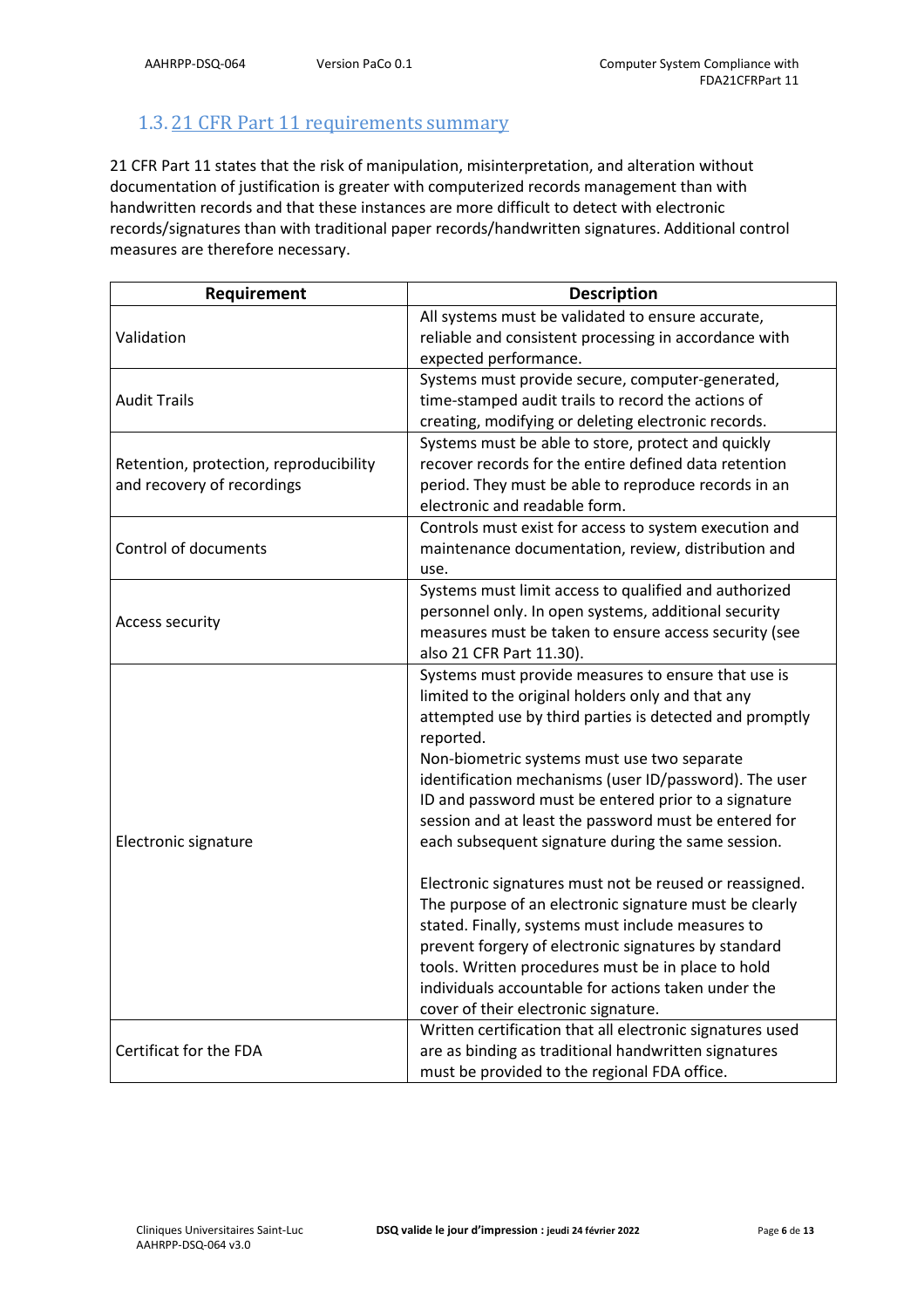# *1.3.1. Point 01 : System Validation*

| <b>Specification</b>                                                         |                                                                                                                  |  |
|------------------------------------------------------------------------------|------------------------------------------------------------------------------------------------------------------|--|
| 11.10(a) Validation of systems to                                            | Information system (IS) is developed with quality                                                                |  |
| ensure accuracy, reliability, consistent                                     | approach and good practices. Recognised approach is                                                              |  |
| intended performance, and the ability                                        | given in ITIL and ISO27000 recommandations.                                                                      |  |
| to discern invalid or altered records                                        |                                                                                                                  |  |
|                                                                              | Regulary self-inspection audits are operated to                                                                  |  |
| 11.10(b) The ability to generate accurate                                    | demonstrate compliance with the internal SMSI                                                                    |  |
| and complete copies of records in both<br>human readable and electronic form | procedures and controls.                                                                                         |  |
| suitable for inspection, review, and                                         | IS can be able to identify changes to electronic records in                                                      |  |
| copying by the agency                                                        | order to detect invalid or altered records. In practice,<br>adequate audit trail is implemented. All significant |  |
| 11.10(c) Protection of records to                                            | modifications are recorded, including timestamping, user                                                         |  |
| enable their accurate and ready                                              | identifier, old/new value and comment. Not authorized                                                            |  |
| retrieval throughout the records                                             | modifications are prevented by the system via the secure                                                         |  |
| retention period                                                             | access function.                                                                                                 |  |
|                                                                              | Archived records are secured via checksum mechanism,                                                             |  |
|                                                                              | allowing to detect not authorized modifications.                                                                 |  |
|                                                                              | IS allows electronic data to be accessed in human readable                                                       |  |
|                                                                              | form, to export data and any supporting regulatory<br>information.                                               |  |
|                                                                              | Specify retention periods in accordance with legal rules                                                         |  |
|                                                                              | are guaranteed, regardless of upgrades to operating<br>environment.                                              |  |
|                                                                              | IT organisation maintain defined, proven and secured<br>backup and recovery processes.                           |  |

### *1.3.2. Point 02 : System access security*

| <b>Specification</b>                                          |                                                                                                                                                                                                                                                                                                                                                                                                                                                                                                                                                                                    |
|---------------------------------------------------------------|------------------------------------------------------------------------------------------------------------------------------------------------------------------------------------------------------------------------------------------------------------------------------------------------------------------------------------------------------------------------------------------------------------------------------------------------------------------------------------------------------------------------------------------------------------------------------------|
| 11.10(d) Limiting system access to<br>authorized individuals. | By managing profiles, the administrator ensures that only<br>people who have a legitimate business need to use the<br>system can have physical access to the system (e.g.<br>server, system console). Users have an individual, non-<br>transferable login as recommended. The system has<br>logging functions for actions related to access security<br>such as login, logout (manual and automatic), incorrect<br>login, incorrect password, user blocked after a predefined<br>number of consecutive login attempts with an incorrect<br>password, password change by the user. |
|                                                               | Users are prompted to log out when they leave their<br>workstation. The system triggers a screen saver after a<br>defined period of inactivity. It is necessary to re-encode                                                                                                                                                                                                                                                                                                                                                                                                       |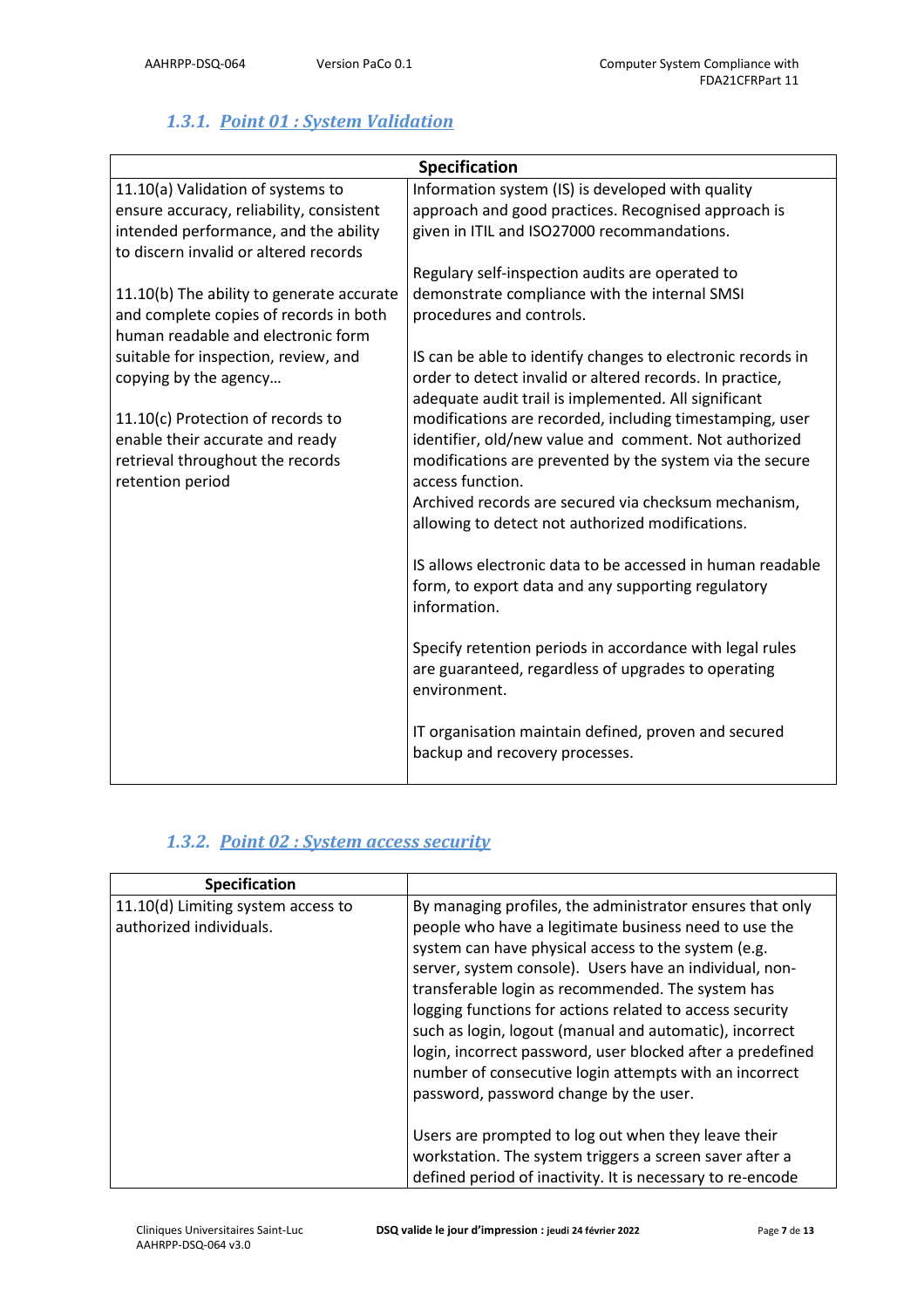| the password to reactivate the session. After a long        |
|-------------------------------------------------------------|
| period of inactivity, the session is automatically closed.  |
| The principle is extended to logical access to information. |

### Comments :

The IS offers a user profile management system that makes it possible to define access, addition, modification, archiving, masking and deletion rights, etc., by application, by module and by document. This approach makes it possible to clarify the responsibility and access of system users. Each document is associated with one or more profiles, which guarantees the appropriate confidentiality of the data.

User management managed by AdminSec and Epic is based on an ORBAC approach:

- Based on the user groups, the authorizations and authorization levels are defined in the Adminsec user management.
- The individual users and their assignment to user groups are defined in the AdminSec user management. This information is then passed via interfaces to Epic to create the user with the appropriate profile.

This meets the following requirements for access security:

- Centralized user management (creation, deactivation, blocking, unblocking, group assignment) by the administrator in conjunction with Payroll
- Unique user ID/password combination
- Passwords are encrypted in the database
- Definition of access rights for groups and users
- Access dependent on site area and authorization levels
- Password validity management: the user is forced to change his password after a definable period of time and the password can only be reused after n generations
- The system forces the user to define a new password the first time he/she logs in (initial password)
- The user is automatically locked out after a definable number of failed login attempts and can only be unlocked by the administrator
- Automatic disconnection after a definable period of time during which no action is taken on the keyboard or mouse
- An end date for the validity of a user profile can be defined, especially for employees with fixed-term contracts

In addition, the IS has logging functions for actions related to access security such as login, logout (manual and automatic), incorrect login, incorrect password, user blocked after a predefined number of consecutive login attempts with an incorrect password, password change by the user.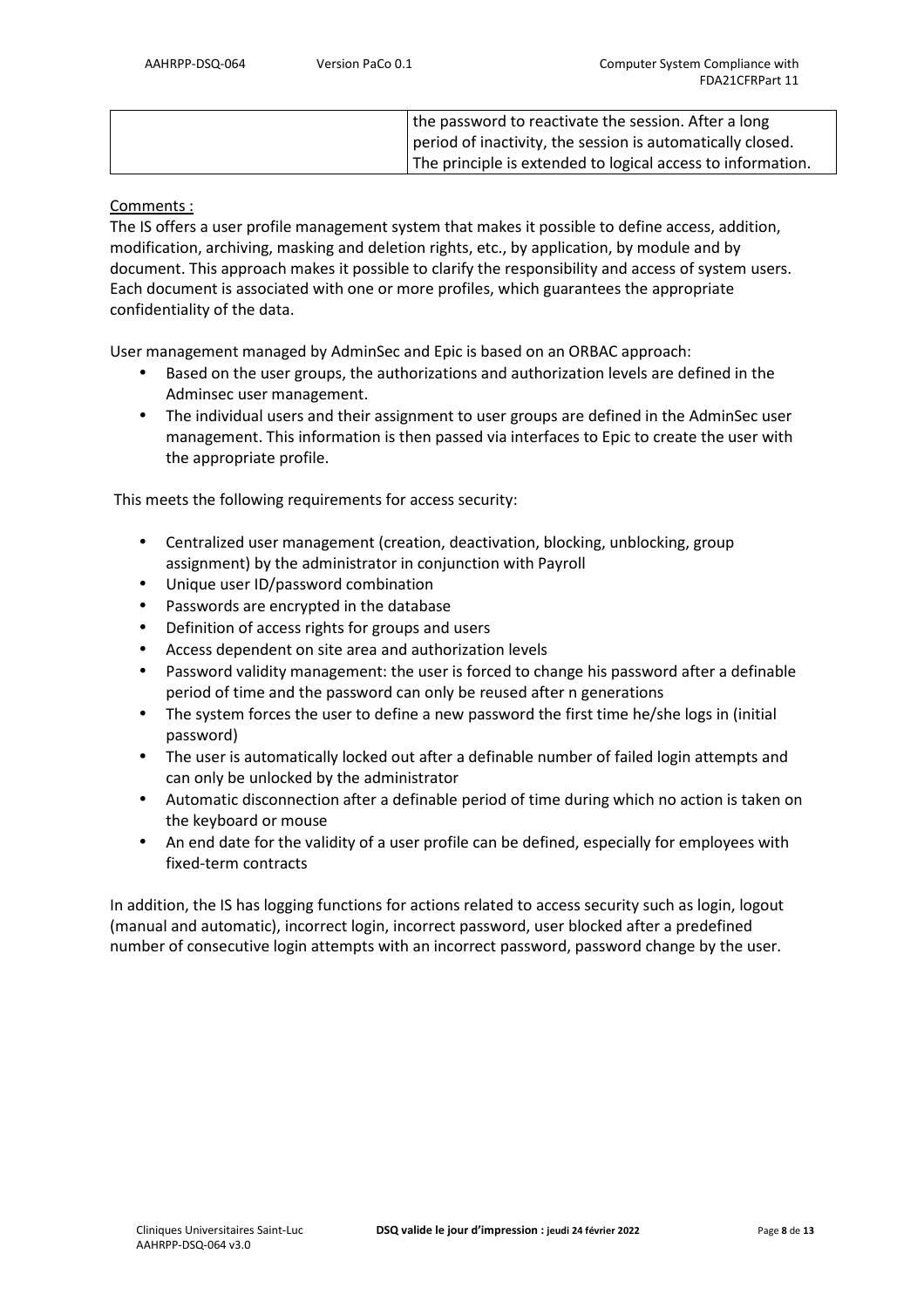# *1.3.3. Point 03 : Audit trail*

| <b>Specification</b>                                                         |                                                                                                                |
|------------------------------------------------------------------------------|----------------------------------------------------------------------------------------------------------------|
| 11.10(e) Use of secure, computer-<br>generated, time-stamped audit trails to | IS has secured audit-trail, which cannot be modified by<br>a user. Changes made during production are added to |
| independently record the date and time                                       | the audit trail by the system itself and include                                                               |
| of operator entries and actions that                                         | timestamp information, user ID, old and new value and                                                          |
| create, modify, or delete electronic                                         | comment.                                                                                                       |
| records. Record changes shall not                                            |                                                                                                                |
| obscure previously recorded                                                  | The logs can be generated, viewed or exported for any                                                          |
| information. Such audit trail                                                | audit.                                                                                                         |
| documentation shall be retained for a                                        |                                                                                                                |
| period at least as long as that required                                     |                                                                                                                |
| for the subject electronic records and                                       |                                                                                                                |
| shall be available for agency review and                                     |                                                                                                                |
| copying.                                                                     |                                                                                                                |

### **Comments**

All critical data changes are tracked (user + date/time of modification):

- Validation of a workflow step (logging, upload, consultation)
- Execution, verification of an action
- Creation, modification of an event
- Event effectiveness check
- Audit, audit report, audit plan approval
- Creation, archiving, verification, approval and publication of documents
- Document versioning management
- Traceability of the consultation of published documents
- Traceability of document printing

These records are in fact secured by the system itself. Each user session is recorded in the system and standard reports allow to visualize all the actions performed during these sessions.

Changes made in the context of user management (such as defining new users, blocking users, etc.) are recorded by the AdminSec audit trail.

The following section describes how the Epic system supports the practical implementation of 21 CFR Part 11 requirements for the audit trail during runtime operations. This section also presents the tools that the system provides to the user for tracing changes in the engineering system.

Access to Epic is allowed only to properly identified and authenticated individuals.

Process data (e.g. process values, process alarms, or control messages) are saved without the user being able to make changes.

The relevant changes made by the user during the execution of his operations in the process visualization system are recorded in an audit trail.

The sole purpose of user access is for the server to generate events relating to the files: creation, opening, approval/disapproval, revocation. These events are linked to the medical records as well as stored on the Epic audit trail.

Each event linked to a file and/or a document carries the identification of the user who generated this event.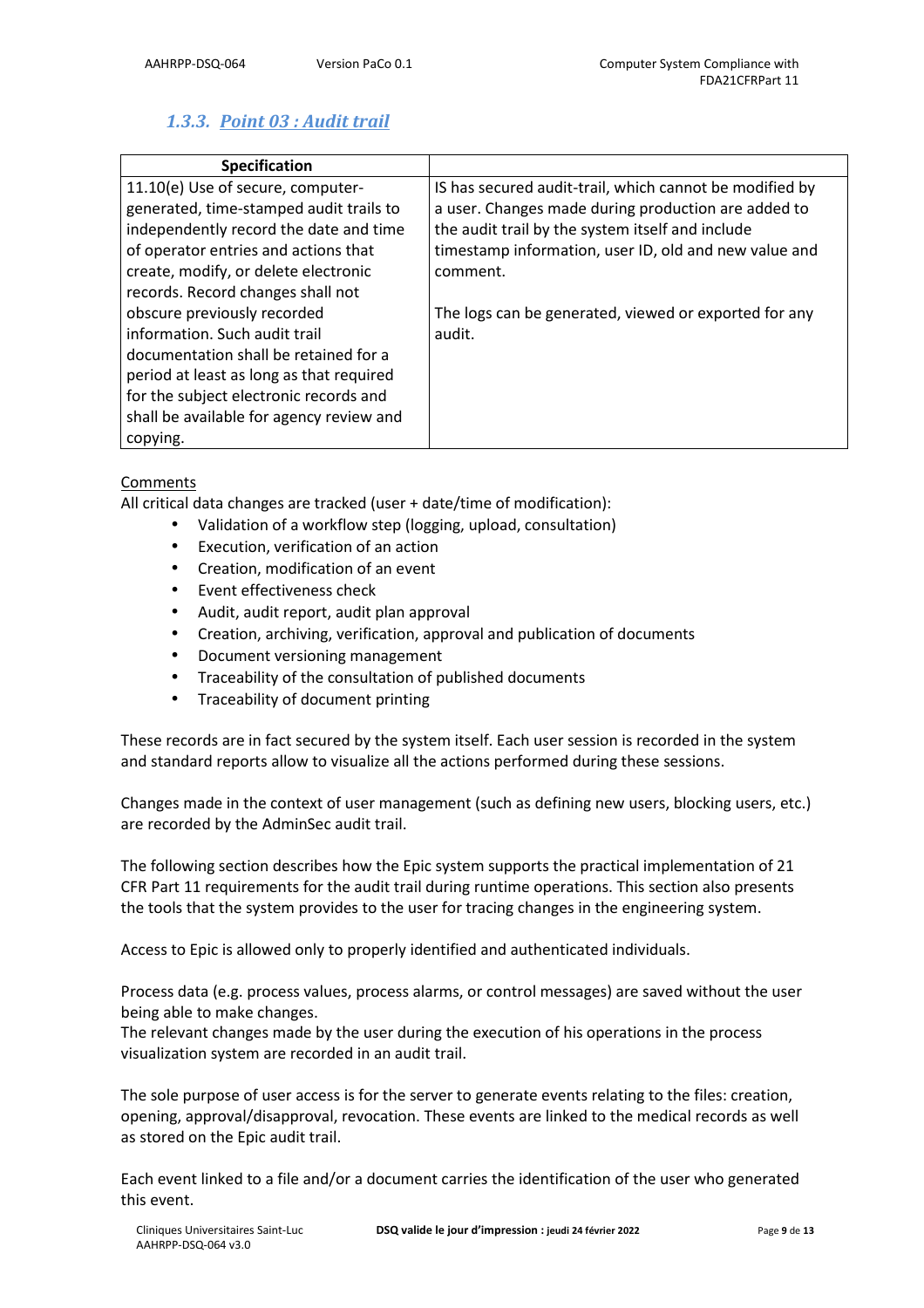The metadata concerning the life cycle of a file and/or document cannot be modified. Each recorded event is accompanied by a time stamp and the electronic signature of the process and the authenticated user.

The transmission of documents to the archive is automatic and transparent to the user. This upload is done under the control of the upload server, which then creates an archiving event, which is recorded in the file and listed in the server's database where the document can be viewed and retrieved.

The archiving system uses its own databases, each alteration (insertion, modification, deletion) of data is successively traced in a log file and includes the time stamp of the operation, the identity of the user responsible for the operation, the operation performed with his data. The data in this log file are never modified: the data are accumulated (versioning).

| <b>Specification</b>                       |                                                            |  |
|--------------------------------------------|------------------------------------------------------------|--|
| 11.10(f) Use of operational system checks  | Controls are established to ensure that the system's       |  |
| to enforce permitted sequencing of steps   | date and time are correct. Dates and times of systems      |  |
| and events, as appropriate.                | are synchronized to the date and time provided by          |  |
|                                            | international standard-setting agencies (Begian agency).   |  |
|                                            |                                                            |  |
|                                            | In addition to internal safeguards built into a            |  |
|                                            | computerized system, external safeguards are put in        |  |
|                                            | place to ensure that access to the computerized system     |  |
|                                            | and to the data is restricted to authorized personnel.     |  |
|                                            | Procedures and controls are put in place to prevent the    |  |
|                                            | altering, browsing, querying, or reporting of data via     |  |
|                                            | external software applications that do not enter           |  |
|                                            | through the protective system software.                    |  |
|                                            |                                                            |  |
|                                            | Controls are implemented to prevent, detect, and           |  |
|                                            | mitigate effects of computer viruses, worms, or other      |  |
|                                            | potentially harmful software code on information data      |  |
|                                            | and software.                                              |  |
|                                            |                                                            |  |
|                                            | Backup and recovery procedures are designed to             |  |
|                                            | protect against data loss. Alternative storage exists in a |  |
|                                            | separate building from the original records.               |  |
| 11.10(j) Use of authority checks to ensure | A signature workflow, a transaction conditioned on a       |  |
| that only authorized individuals can use   | batch status, bring an assurance of confidence in the      |  |
| the system, electronically sign a record,  | use of a computerized system.                              |  |
| access the operation or computer system    | For the validation of the source of data, the presence of  |  |
| input or output device, alter a record, or | the card is necessary.                                     |  |
| perform the operation at hand.             |                                                            |  |
|                                            |                                                            |  |
| Use of device (e.g., terminal) checks to   | The signature is effective only if the user give his       |  |
| determine, as appropriate, the validity of | password.                                                  |  |
| the source of data input or operational    |                                                            |  |
| instruction.                               |                                                            |  |
|                                            |                                                            |  |

### *1.3.4. Point 04 : Operational Control*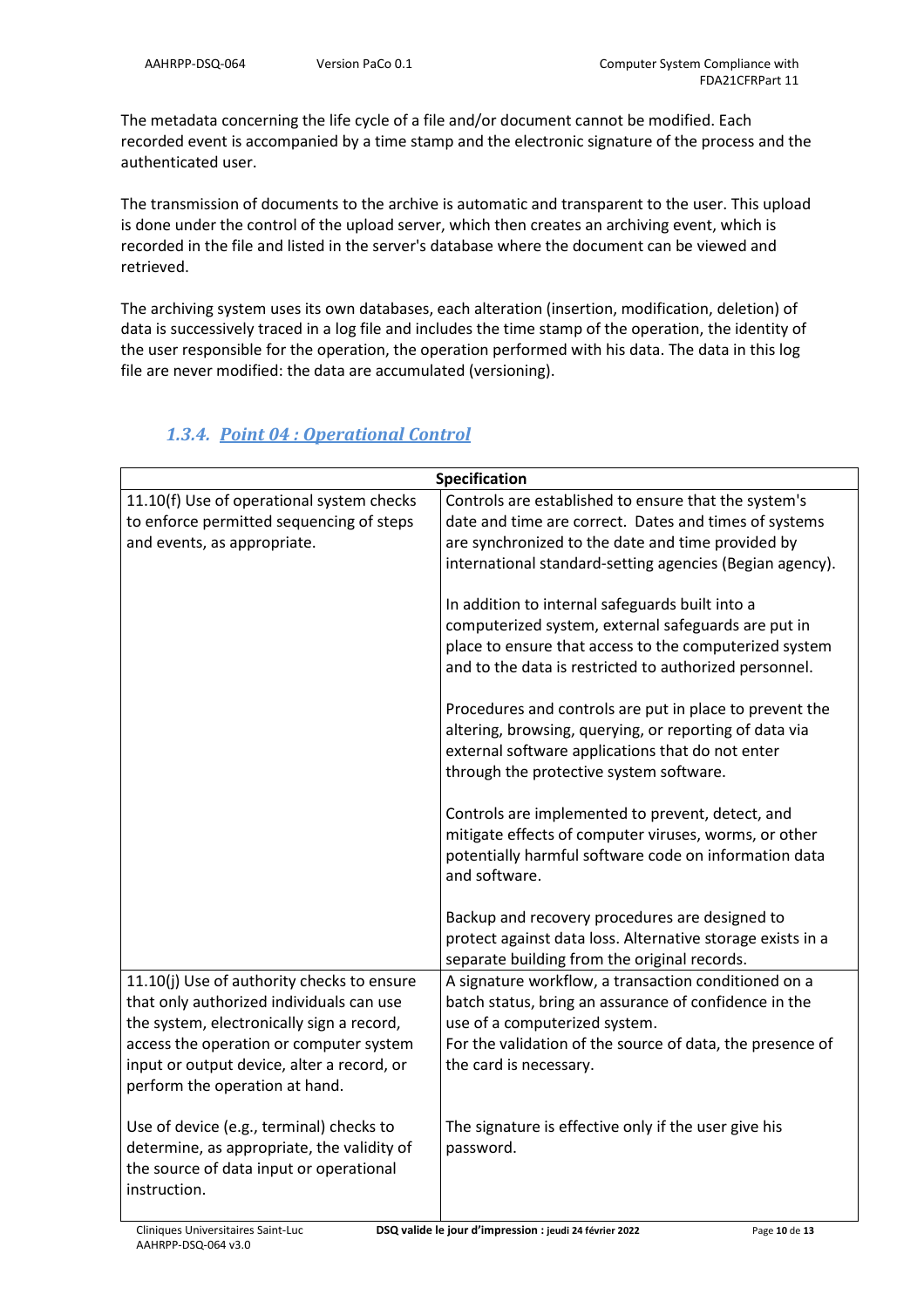# *1.3.5. Point 05 : Education and training*

| <b>Specification</b>                                                                                                                                                                                                                              |                                                                                                                                                                                                          |  |
|---------------------------------------------------------------------------------------------------------------------------------------------------------------------------------------------------------------------------------------------------|----------------------------------------------------------------------------------------------------------------------------------------------------------------------------------------------------------|--|
| 11.10(i) Determination that persons who<br>develop, maintain, or use electronic<br>record/electronic signature systems have<br>the education, training, and experience to<br>perform their assigned tasks.                                        | Users have the education, training and experience<br>necessary to perform their assigned tasks. Specific<br>trainings are provided to users in specific upgrades or<br>operations by qualified employee. |  |
| 11.10(j) The establishment of, and<br>adherence to, written policies that hold<br>individuals accountable and responsible<br>for actions initiated under their electronic<br>signatures, in order to deter record and<br>signature falsification. | All users sign a confidentiality policy and a good<br>practices code in usage of the computing tools.                                                                                                    |  |

# *1.3.6. Point 06 : Documentation management*

| <b>Specification</b>                        |                                                                                                        |  |
|---------------------------------------------|--------------------------------------------------------------------------------------------------------|--|
| 11.10(k) Use of appropriate controls over   | The integrity of the data and the integrity of the                                                     |  |
| systems documentation including:            | protocols are maintained when making changes to the<br>computerized system, such as software upgrades, |  |
| (1) Adequate controls over the distribution | including security and performance patches, equipment,                                                 |  |
| of, access to, and use of documentation for | or component replacement. Previously specific changes                                                  |  |
| system operation and maintenance.           | are validated in test and validate environment. All<br>changes to the system are documented.           |  |
| (2) Revision and change control procedures  |                                                                                                        |  |
| to maintain an audit trail that documents   |                                                                                                        |  |
| time-sequenced development and              |                                                                                                        |  |
| modification of systems documentation.      |                                                                                                        |  |

# *1.3.7. Point 07 : Electronic signature*

| <b>Specification</b>                                                                                                                                                                                                                                                           |                                                                                                                                                                                                              |  |
|--------------------------------------------------------------------------------------------------------------------------------------------------------------------------------------------------------------------------------------------------------------------------------|--------------------------------------------------------------------------------------------------------------------------------------------------------------------------------------------------------------|--|
| Digital signature means an electronic<br>signature based upon crytographic<br>methods of originator authentification,<br>computed by using a set of rules and a set<br>of parameters such that the identify of the<br>signer and the integrity of the data can be<br>verified. | Digital signatures are used. Electronic records contains<br>the following related information<br>User ID of the signer<br>date and time of signing<br>a meaning status of the signing (approval,<br>review,) |  |
|                                                                                                                                                                                                                                                                                | The above information is shown on displayed and printed<br>copies.                                                                                                                                           |  |
|                                                                                                                                                                                                                                                                                | The electronic signature is unique to an individual. The<br>identity of any user is verified before electronic signature<br>etablishment.                                                                    |  |
|                                                                                                                                                                                                                                                                                | Individual logins in addition of password is used for<br>signature process.                                                                                                                                  |  |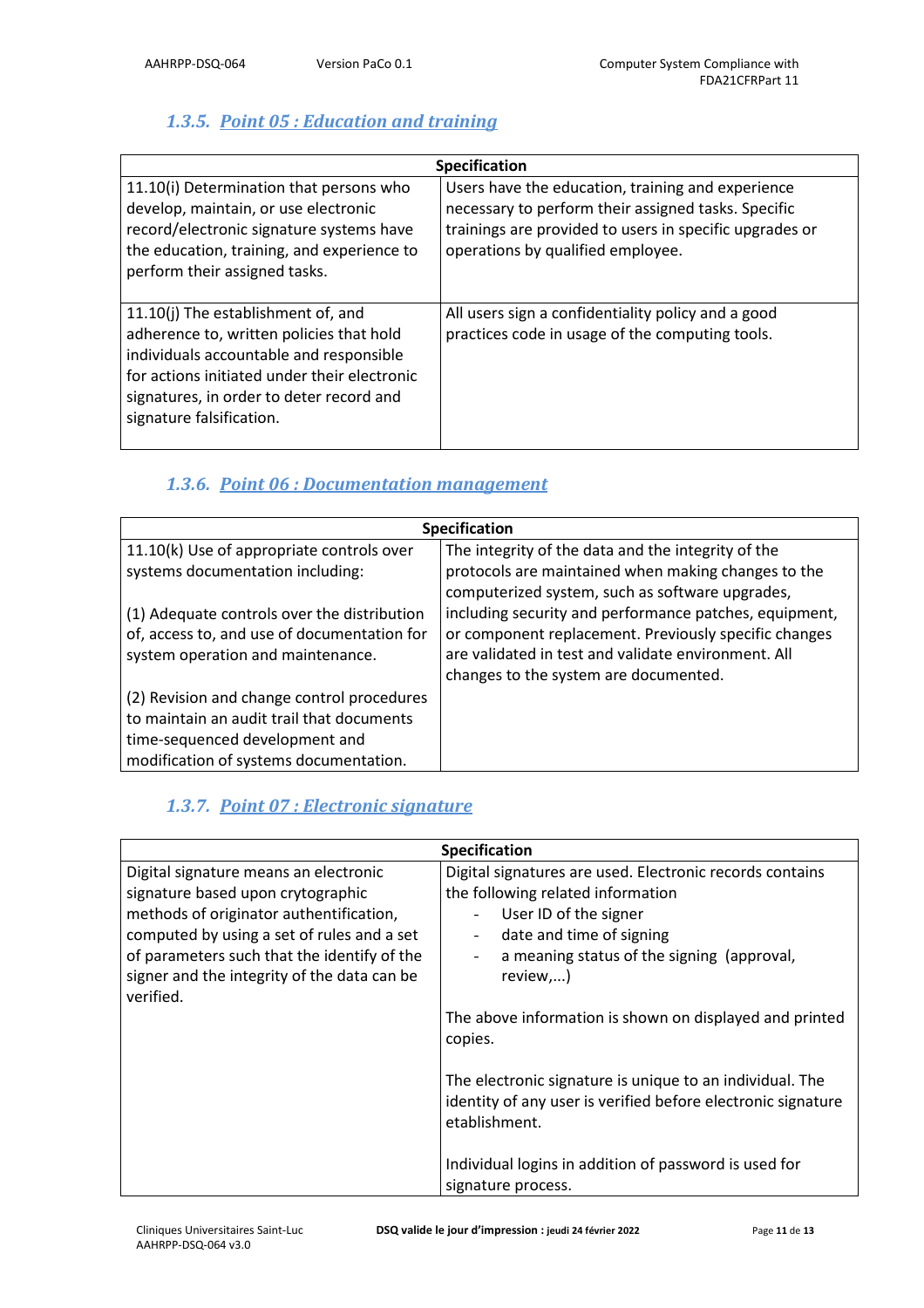### *1.3.8. Point 08 : Closed / Open System*

| <b>Specification</b>                                     |                                                                                                                                                                                                                          |
|----------------------------------------------------------|--------------------------------------------------------------------------------------------------------------------------------------------------------------------------------------------------------------------------|
| Closed or Open System.                                   | The system is considered as a closed system.                                                                                                                                                                             |
| Additionnal procedures and controls shall<br>be included | Only the accredited persons have access to computed<br>systems. Procedures and processes guarantee the<br>preservation and the appropriate use of the<br>mechanisms of access to the data and signature of<br>documents. |

### **GLOSSARY**

### **Audit trail**

An audit trail is a process that captures details such as additions, deletions, or alterations of information in an electronic record without obliterating the original record. An audit trail facilitates the reconstruction of the course of such details relating to the electronic record.

### **Biometrics**

Biometrics means a method of verifying an individual's identity based on measurement of the individual's physical feature(s) or repeatable action(s) where those features and/or actions are both unique to that individual and measurable.

### **Certified Copy**

A certified copy is a copy of original information that has been verified, as indicated by a dated signature, as an exact copy having all of the same attributes and information as the original.

### **Computerized System**

A computerized system includes computer hardware, software, and associated documents (e.g., user manual) that create, modify, maintain, archive, retrieve, or transmit in digital form information.

### **Direct Entry**

Direct entry is recording data where an electronic record is the original means of capturing the data. Examples are the keying by an individual of original observations into a system, or automatic recording by the system of the output of a balance that measures subject's body weight.

### **Electronic record**

Electronic record means any combination of text, graphics, data, audio, pictorial, or other information representation in digital form that is created, modified, maintained, archived, retrieved, or distributed by a computer system.

### **Electronic Folder**

Electronic Folder means a computer data compilation of any symbol or series of symbols created, modified, maintained, archived, backuped or distributed by a computer system.